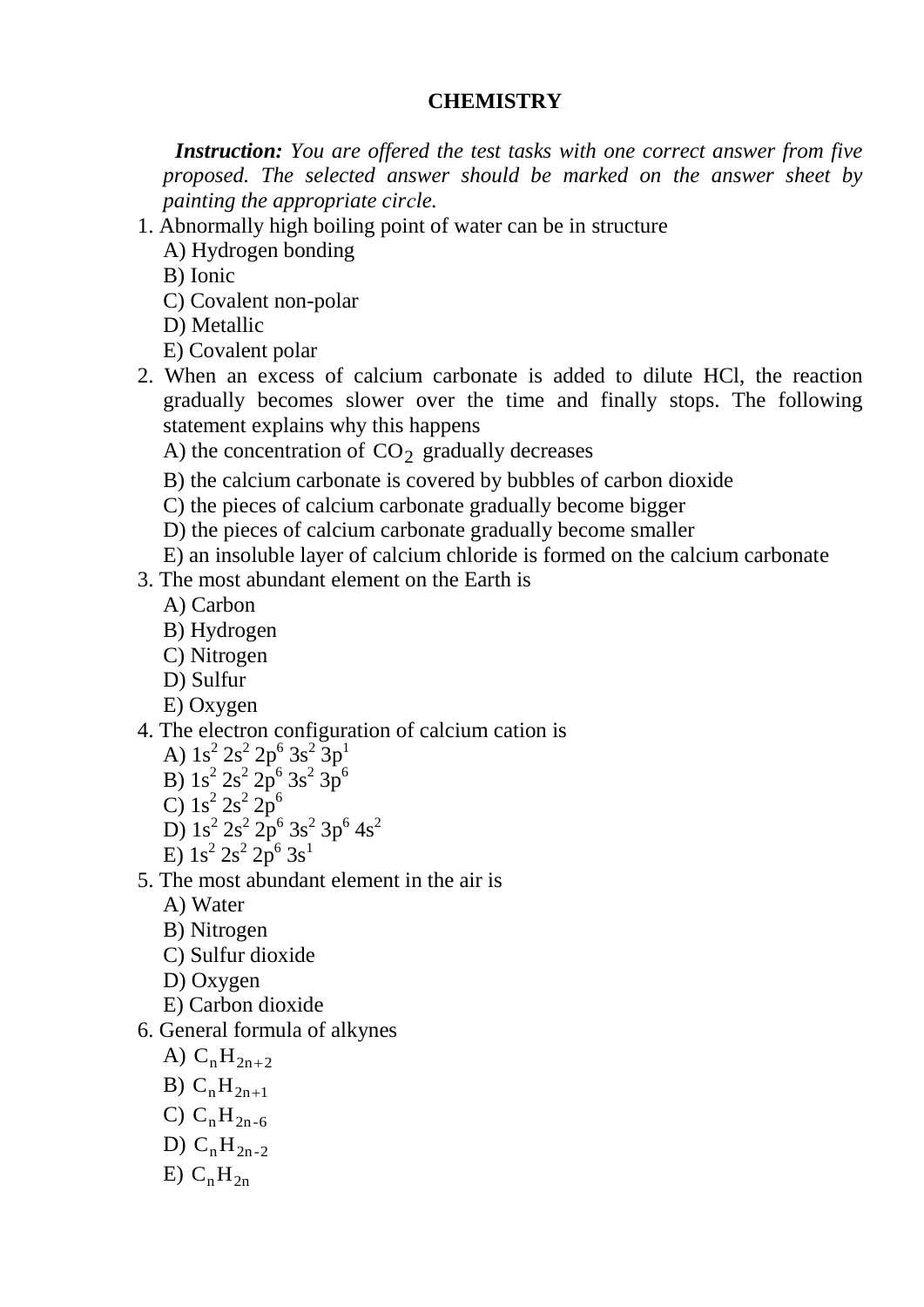- 7. The molecular formula of 2,3,4-trimethyl-1,3-pentadiene is
	- A)  $C_5H_8$
	- B)  $C_8H_{18}$
	- C)  $C_8H_{16}$
	- D)  $C_5H_{10}$
	- $E) C_8H_{14}$
- 8. A car and an airplane are made of metal. Identify usage of metal
	- A) an airplane lithium
	- B) a  $car gold$
	- C) a car lead
	- D) an airplane aluminum
	- $E$ ) a car copper
- 9. When 10 g mixture of silicon and carbon is dissolved in water solution of KOH 11.2 L of hydrogen was produced at STP. Calculate the percentage by mass of silicon in the mixture
	- A)  $\omega(Si) = 70\%, \omega(C) = 30\%$
	- B)  $\omega(Si) = 25\%, \omega(C) = 75\%$
	- C)  $\omega(Si) = 55\%, \omega(C) = 45\%$
	- D)  $\omega(Si) = 60\%, \omega(C) = 40\%$
	- E)  $\omega(Si) = 45\%, \omega(C) = 55\%$
- 10. Calculate the molar concentration of  $Al^{3+}$  and  $SO_4^{2-}$  in the solution, if the molar concentration of aluminum sulfate is 0.001 mol/L and degree of ionization is 80%
	- A)  $n(A^{3+})=0.0521$  mol,  $n(SO_4^{2-})=0.00375$  mol
	- B) n( $Al^{3+}$ )=0.0125 mol, n( $SO_4^2$ <sup>2-</sup>)=0.00375 mol
	- C) n( $Al^{3+}$ )=0.075 mol, n( $SO_4^2$ <sup>2-</sup>)=0.00177 mol
	- D) n( $Al^{3+}$ )=0.0016 mol, n( $SO_4^{2-}$ )=0.0024 mol
	- E) n(Al<sup>3+</sup>)=0.0948 mol, n(SO<sub>4</sub><sup>2-</sup>)=0.0246 mol
- 11. Copper (II) oxide is a black solid. It catalyzes the decomposition of hydrogen peroxide. Some hydrogen peroxide was shaken with copper (II) oxide in a test tube. When the reaction had stopped, the test tube contained
	- A) a brown solid and a colorless solution
	- B) a blue solution only
	- C) a black solid and a colorless solution
	- D) a black solid and a blue solution
	- E) a blue solid and a black solution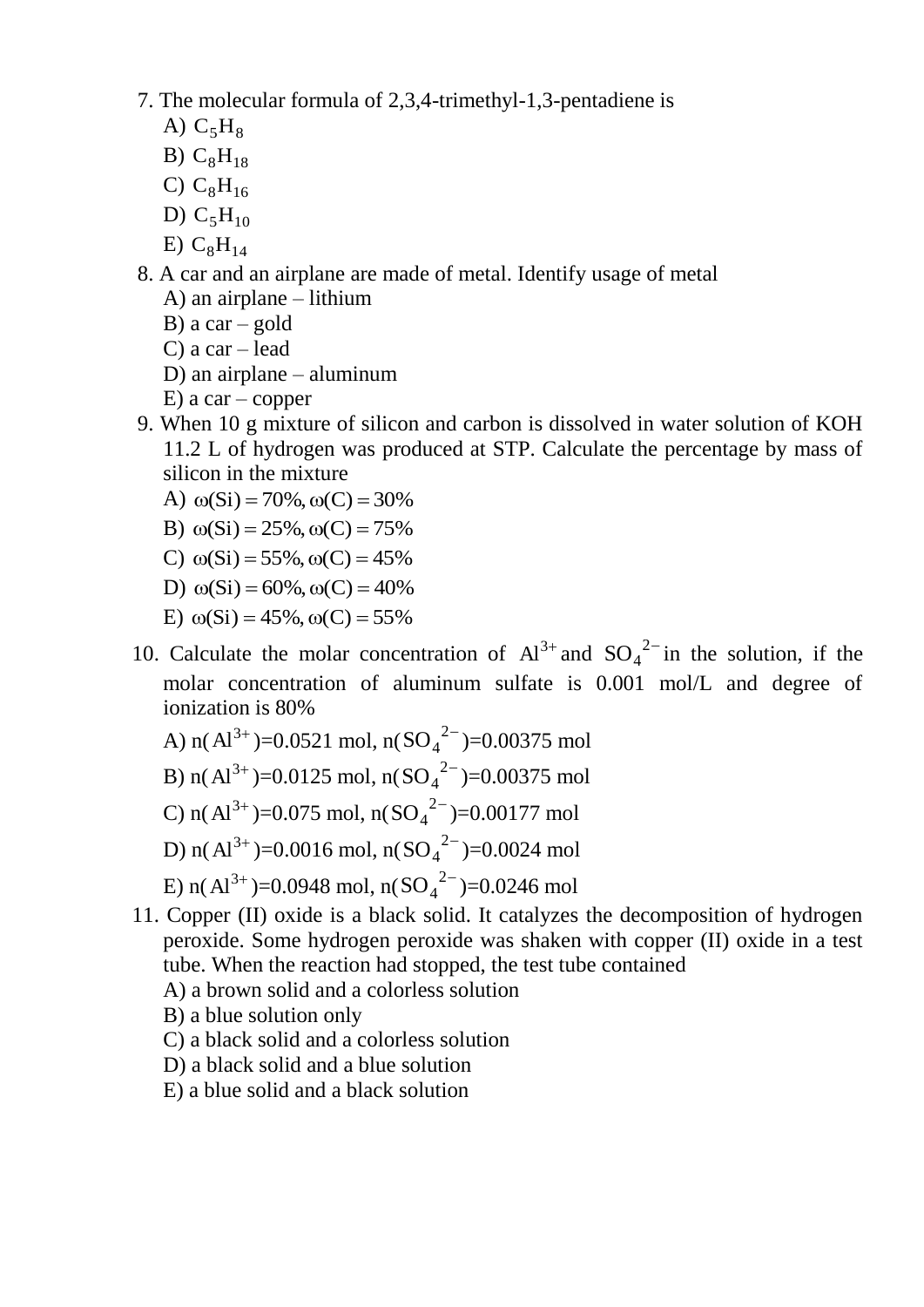- 12. The following statement is not correct for oxygen
	- A) oxygen is needed for combustion
	- B) oxygen is used in metallurgy
	- C) oxygen is used in diving
	- D) oxygen is a flammable gas
	- E) oxygen is blue gas
- 13. The functional group of alcohols is
	- $A)$  -NH<sub>2</sub>
	- $B) NO<sub>2</sub>$
	- C) -COOH
	- $D)$  -CH=O
	- E) -OH
- 14. Moles of aluminum sulfide can be produced from the reaction of 0.12 mole of aluminum with an excess amount of sulfur
	- A) 0.18
	- B) 0.06
	- C) 0.8
	- D) 1.2
	- E) 0.1
- 15. 50% of 4.6 g of  $N_2O_4$  is decomposed to  $NO_2$ . The mole number of gases in the container after the reaction
	- A) 0.2
	- B) 0.05
	- C) 0.15
	- D) 0.1
	- E) 0.075

# 16. What is the percentage of calcium by mass in calcium hydrocarbonate

- A) 48 %
- B) 12 %
- C) 40 %
- D) 39 %
- E) 25 %
- 17. Mass of  $H_2SO_4$ can be produced from 300 g of FeS<sub>2</sub> which is 60% pure by weight
	- A) 414 g
	- B) 124 g
	- C) 207 g
	- D) 621 g
	- E) 294 g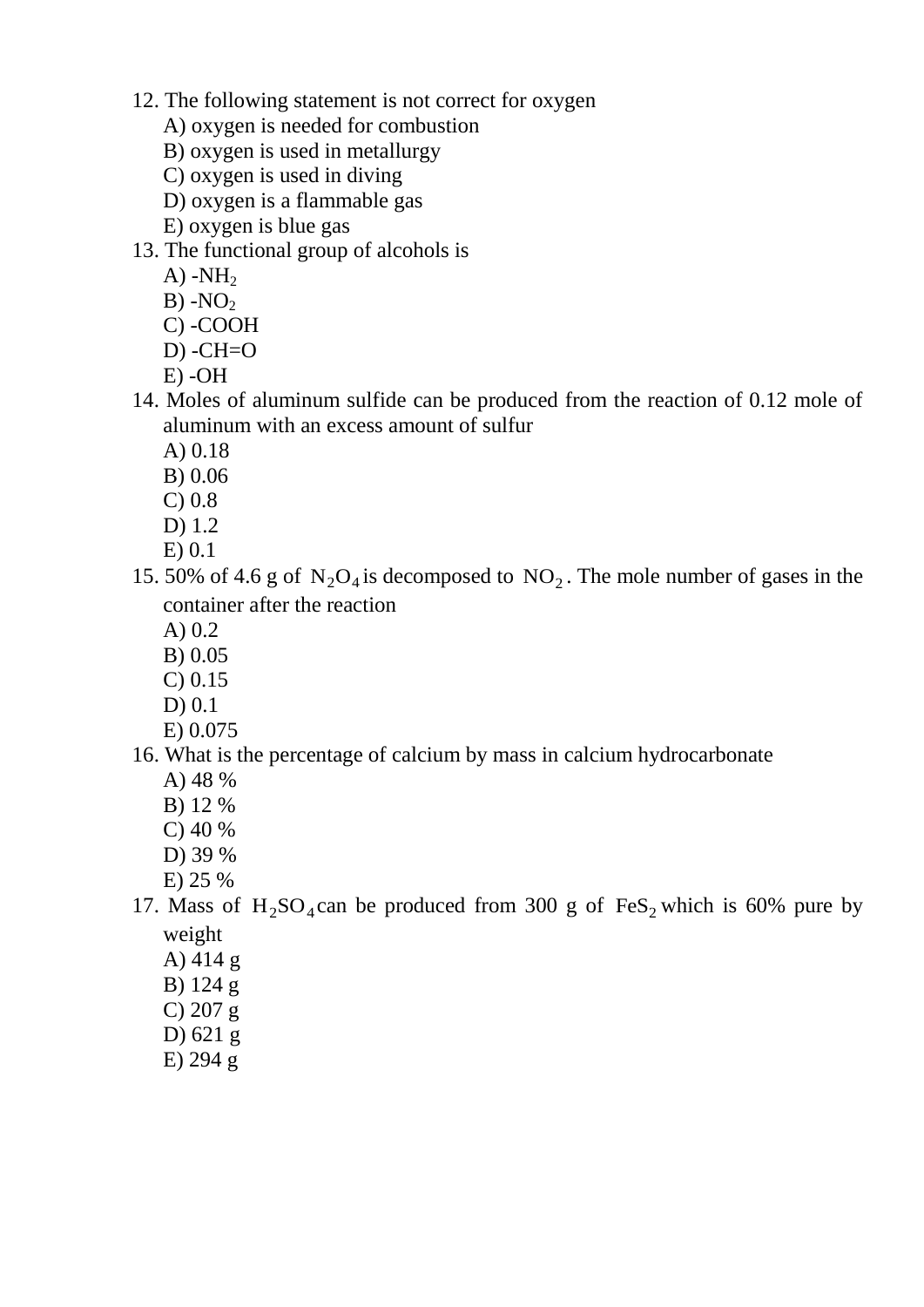- 18. Volume (STP) of oxygen can be released from decomposition of 1700 g of 3.0 % (by mass) hydrogen peroxide solution
	- A) 44.8 L
	- B) 5.60 L
	- C) 33.6 L
	- D) 89.6 L
	- E) 22.4 L
- 19. Mass of  $H_2SiF_6$  was obtained by dissolving 30 g of pure sand (silicon dioxide) in enough amount of dilute HF according reaction  $SiO_2 + HF = H_2SiF_6 + H_2O$ 
	- A) 157
	- B) 124
	- C) 163
	- D) 72
	- E) 32
- 20. NO and  $H_2O$  were produced by combustion of  $NH_3$  in the presence of Pt catalyst. When 3.4 g of  $NH<sub>3</sub>$  is burnt, X liters of NO is produced at STP
	- A) 44.8
	- B) 1.12
	- C) 67.2
	- D) 2.24
	- E) 4.48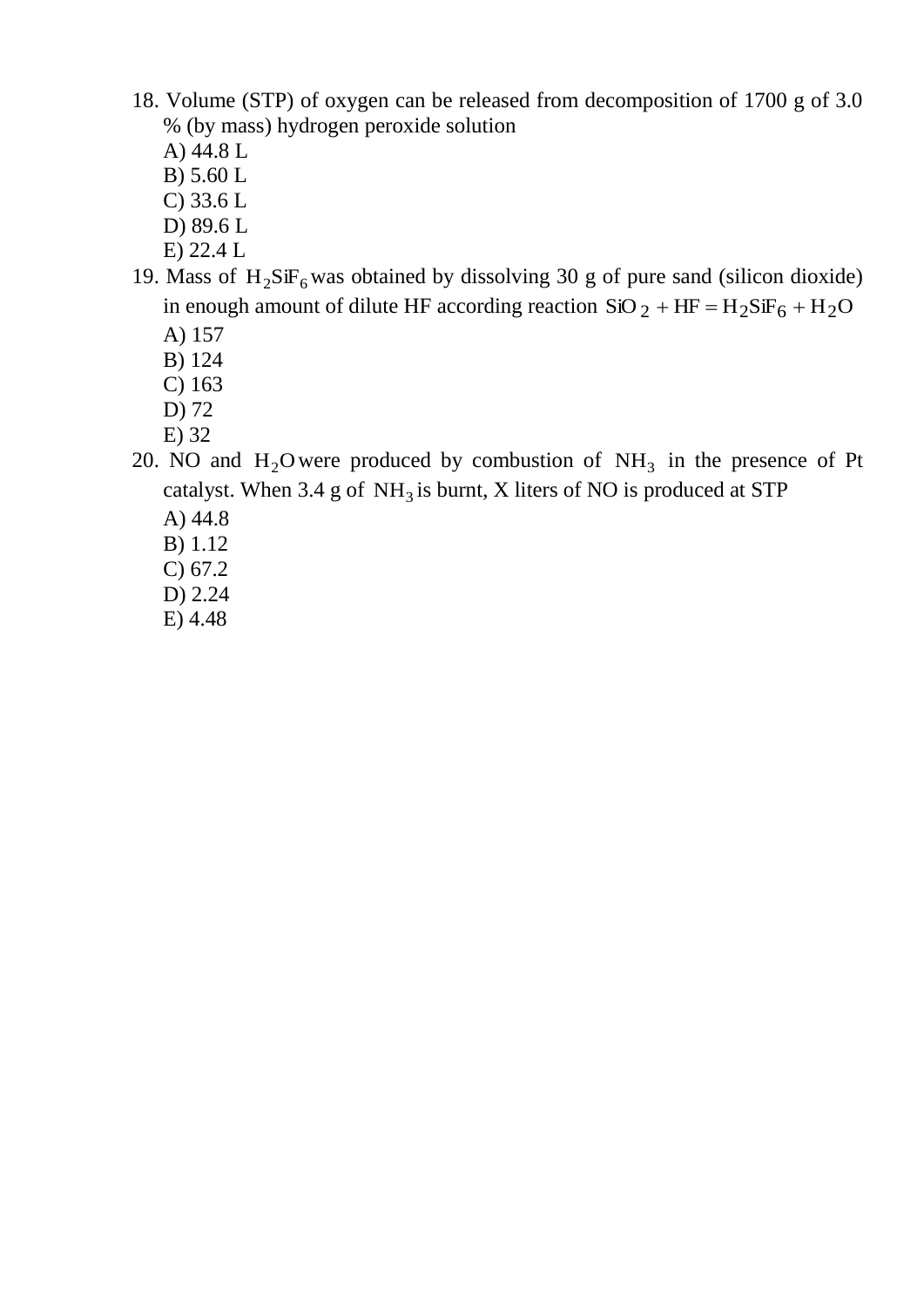*Instruction: You are offered the test items on the base of context with one correct answer from five proposed ones. Read the context attentively and do the items. The selected answer should be marked on the answer sheet by full painting the appropriate circle.*

#### **Teflon**

The development of the polymer industry provides a striking example of the importance of serendipity in the progress of science. Many discoveries in polymer chemistry arose from accidental observations that scientists followed up. The polyethylene and teflon polymers illustrate one of the major types of polymerization reactions, called addition polymerization.

The discovery of Teflon, a very important substituted poly(ethylene), is another illustration of the role of chance in chemical research. In 1938 a DuPont chemist named Roy Plunkett was studying the chemistry of gaseous tetrafluoroethylene. He synthesized about 100 pounds of the chemical and stored it in steel cylinders. When one of the cylinders failed to produce perfluoroethylene gas when the valve was opened, the cylinder was cut open to reveal a white powder. This powder turned out to be a polymer of perfluoroethylene,which was eventually developed into Teflon. Because of the resistance of the strong C-F bonds to chemical attack, Teflon is an inert, tough, and nonflammable material widely used for electrical insulation, nonstick coatings on cooking utensils, and bearings for low-temperature applications.

- 21. The formula of teflon monomer is
	- A)  $C_2F_4$
	- B)  $C_2H_4$
	- C)  $C_2H_2F_2$
	- D)  $C_2H_2$
	- $E)$  C<sub>2</sub>Cl<sub>4</sub>
- 22. Choose the reaction addition polymerization for teflon
	- A)  $nCHF = CHF \rightarrow (-CHF CHF-)$
	- B)  $nCH_2 = CHCl \rightarrow (-CH_2 CHCl )_n$
	- C)  $nCH \equiv CH \rightarrow (-CH = CH-)$ <sub>n</sub>
	- D)  $nCF_2 = CF_2 \rightarrow (-CF_2 CF_2 -)$ <sup>n</sup>
	- E)  $nCH_2 = CH_2 \rightarrow (-CH_2 CH_2 -)$ <sup>n</sup>
- 23. Give the name of reaction obtain teflon and poly(ethelene)
	- A) burning
	- B) desplacement
	- C) addition polymerization
	- D) decomposition
	- E) condensation polymerization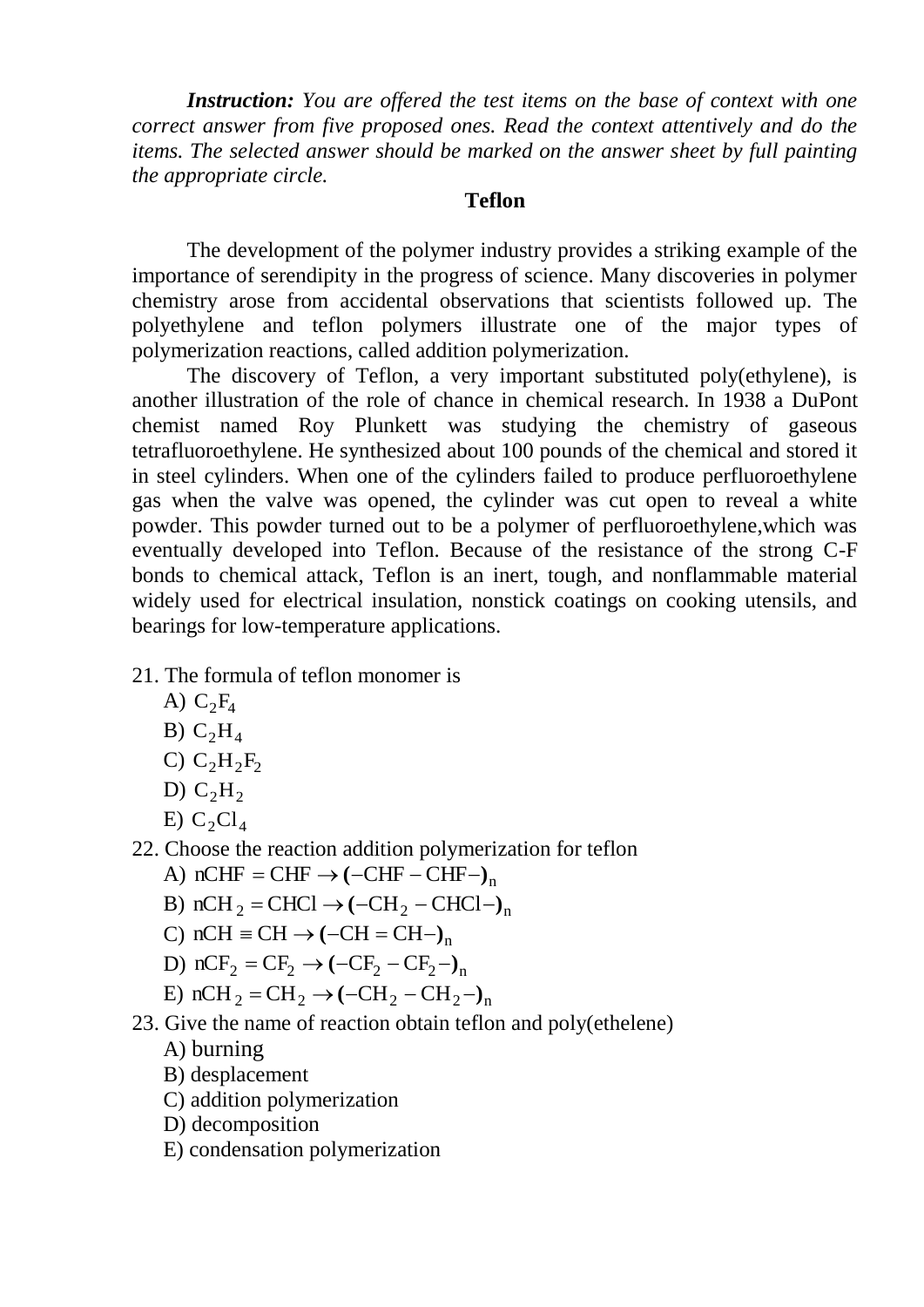- 24. The mass (grams) of teflon polymer, find the number of repeating, if it has 2000 repeating units
	- A)  $2.10^5$
	- $\overline{B}$ ) 2·10<sup>6</sup>
	- $\overline{C}$ ) 2.8 $\cdot$ 10<sup>6</sup>
	- D)  $2.9 \cdot 10^5$
	- E)  $5.6 \cdot 10^5$
- 25. If the teflon polymer has 4000 repeating units so find the mass of teflon polymer
	- A)  $400000$  g
	- B) 120000 g
	- C)  $100000 \frac{g}{g}$
	- D) 124000 g
	- $E$ ) 200000 $g$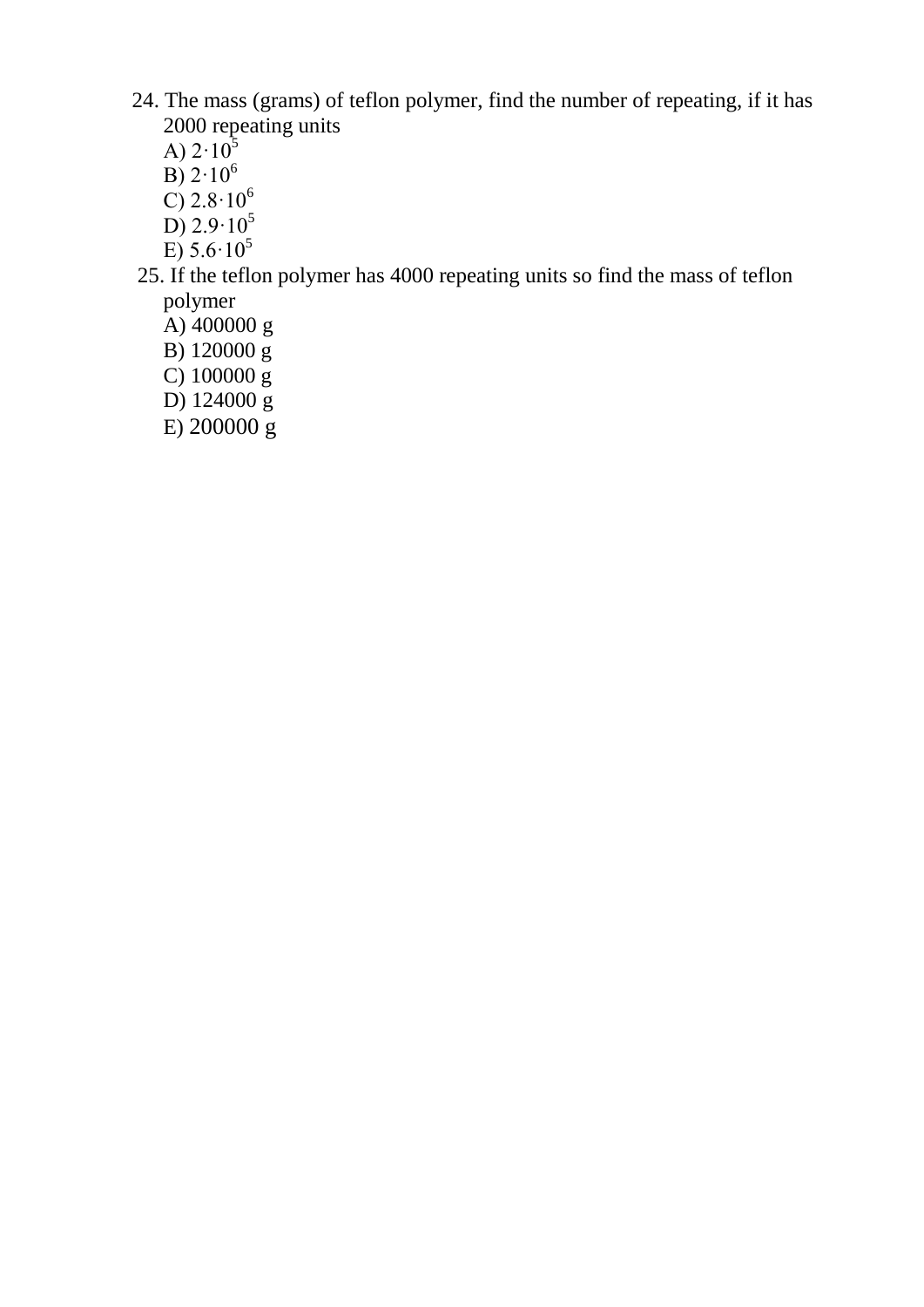*Instruction: You are offered the test tasks with one or more correct answers from multiple choices. The selected answer should be marked on the answer sheet by painting the appropriate circle.*

 *In the test tasks with one or more correct answers there can be up to threе correct answers.*

26. Select possible reactants for the given net ionic equation:  $H^+ + OH^- = H_2O$ 

A)  $H_2SO_4$  and LiOH

- B) MgSO<sub>4</sub> and Al(OH)<sub>3</sub>
- C) CuCl<sub>2</sub> and Mg(OH)<sub>2</sub>
- D)  $H_2SO_4$  and  $Ba(OH)_2$
- E)  $H_2SiO_3$  and Fe(OH)<sub>2</sub>
- F)  $HNO<sub>3</sub>$  and Ba(OH)<sub>2</sub>
- G) CuCl<sub>2</sub> and Fe(OH)<sub>2</sub> H) HCl and Fe(OH) $_2$
- 27. All ions have stable noble gas configuration. Find ion(s) with same electron configuration
	- A)  $N^{2-}$
	- $B) Cl^{-}$
	- C)  $Q^{2-}$
	- $D)$  Br<sup>-</sup>
	- $E)$  H<sup>-1</sup>
	- $F) F^{-}$
	- G)  $N^{3-}$
	- H)  $I^-$
- 28. The ores of iron are …
	- A) Graphite
	- B) Bauxite
	- C) Limestone
	- D) Sand
	- E) Coal
	- F) Alumina
	- G) Hematite
	- H) Pyrite
- 29. Group(s) of transition metals is/are
	- A) Cu, Ba, Mn
	- B) Na, Cr, Ni
	- C) Au, Hg, Mn
	- D) Ca, V, Mn
	- E) Al, Cu, Fe
	- F) Cu, Br, Mn
	- G) Ca, Ba, Sr
	- H) Cr, Mn, Fe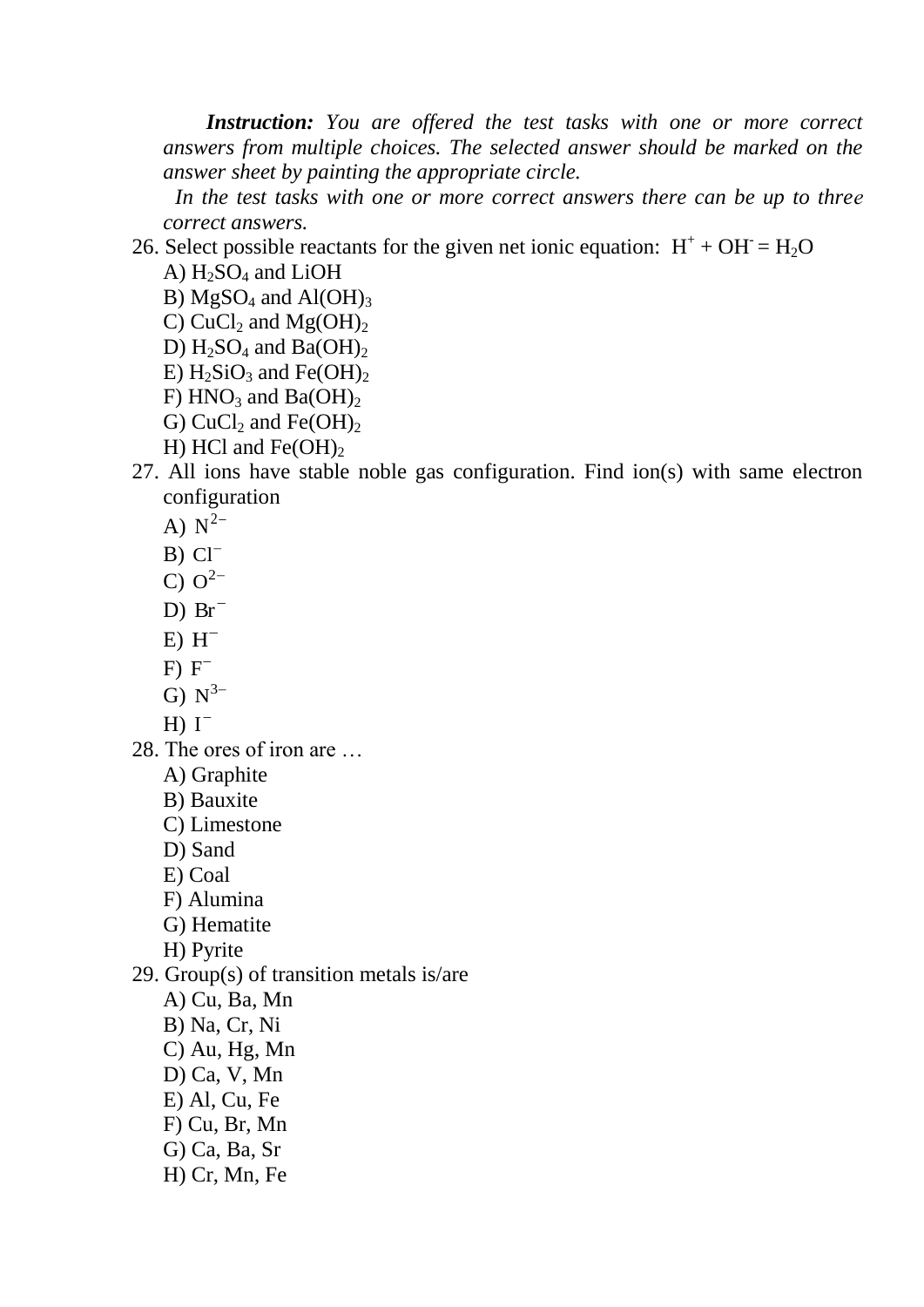30. Organic compound (s) with molar mass is 60 g/mole is/are

- A)  $C_4H_{10}$
- B)  $C_3H_7OH$
- C)  $NH<sub>2</sub>CH<sub>2</sub>CHO$
- D) CH<sub>3</sub>COOH
- E)  $C_2H_5OH$
- F)  $C_3H_7NH_2$
- G)  $C_5H_{10}$
- H)  $C_6H_6$

# 31. Identify row with an increase of atomic radius of elements are

- A) Fr,Cs,Rb
- B) Sn,As,S
- C) K,Sr,Pb
- D) P,S,Cl
- E) Ca,Sr,Ba
- $F)$  C, B, Be
- G) Po,Sb,N
- H) Ga,Al,B
- 32. The properties of sulfur
	- A) ductile
	- B) good conductor
	- C) poor conductor
	- D) 3 common allotropes
	- E) elasticiy
	- F) malleable
	- G) gaseous
	- H) configuration ends  $\text{ns}^2 \text{np}^4$

# 33. In comparison with benzene toluene easier undergoes to the reaction of

- A) oxidation
- B) substitution
- C) addition
- D) combustion
- E) reduction
- F) isomerization
- G) polymerization
- H) hydrogenation